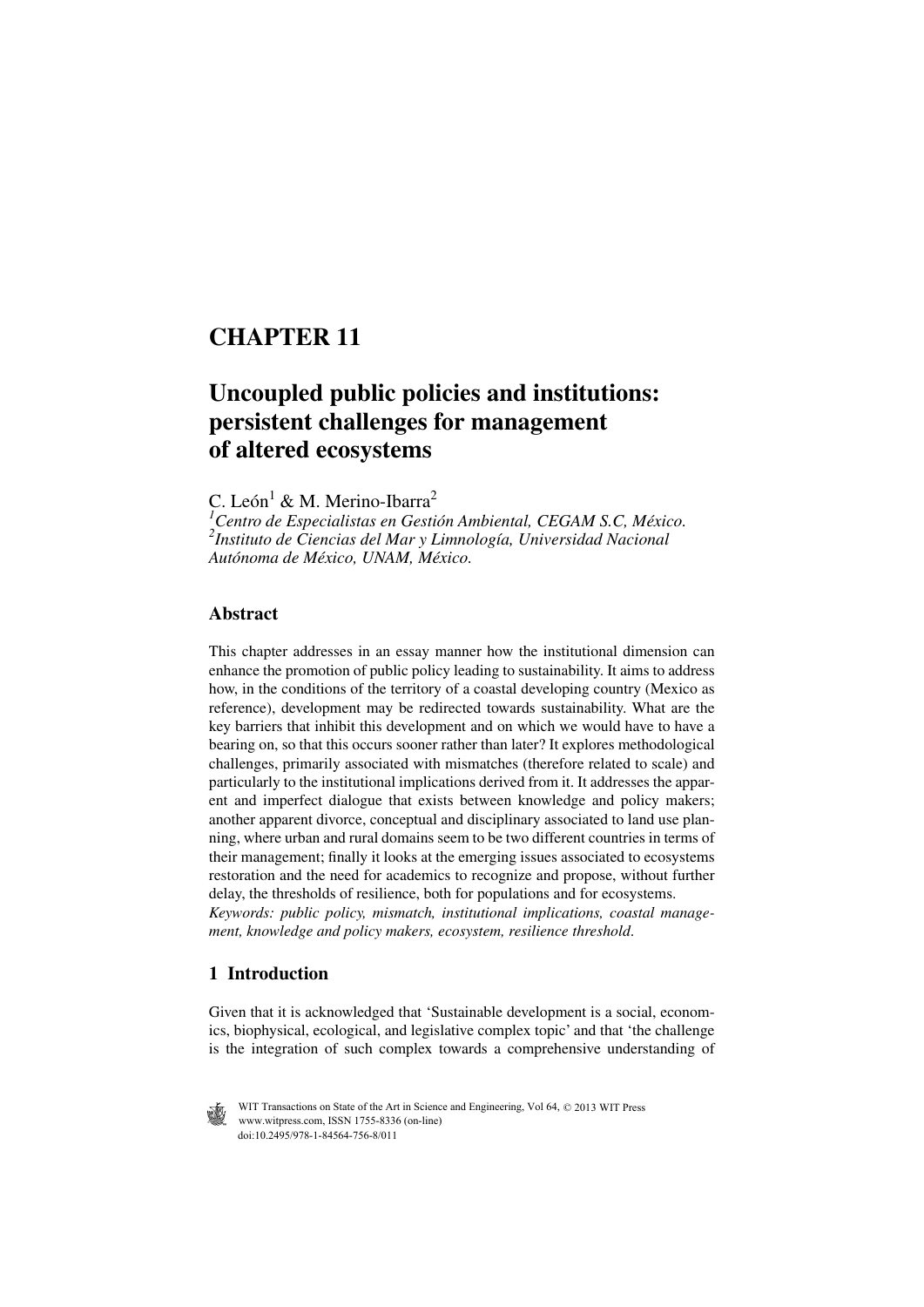ecological dimensions for both environmental and ecosystem based management' [1], this chapter addresses three thematic areas which, from our point of view, allow us to explore how the institutional dimension can enhance the promotion of public policy leading to sustainability. In essay fashion, it aims at responding to the following questions: How, in the conditions of the territory of a coastal country (Mexico as reference), can development be redirected towards sustainability? What are the key barriers that inhibit this development and on which we would have to have a bearing on, so that this occurs sooner rather than later?

It may be stated that any analytical effort addressing topics related to environmental problems, particularly if it is recent, faces a knowledge challenge that has to do with the 'scale'. Regardless of the discipline or the approach (biology, ecology, geography or complex systems), the central, generic problem to be confronted is linked to processes that reflect, transfer, cross or affect each other on different scales.

The issue of scale takes on importance especially because there are three phenomena at global scale which let visualize for the first time that humanity is facing a problem of sustainability: ozone layer depletion, loss of biodiversity and climate change. Independently of the size and scope of these phenomena, of their complexity, origin and implications, these facts have opened an unprecedented worldwide discussion where the reflections on scale are relatively new. Because of it, the definition of scale and the study of the effects associated to it are relevant.

Landscaping Ecology is perhaps the school pioneering an approach to the issues of management of disturbance, restoration, fragmentation and, of course, the problem and definition of the concept of scale [2]. However, from a perspective (as is our case) interested in proposing ways of intervention in the phenomena under study it is pertinent to annotate that 'scale' refers to any specific geographically or temporally bounded level at which a particular phenomenon is recognizable. 'Scale' can also – and sometimes simultaneously – imply a level of organization or a functional unit [3].

And for that reason it is relevant to recognize certain implications associated with scale, particularly because some efforts to promote local action face environmental deterioration forces or an inability to confront impacts, which requires for example to cite hierarchy theory, where the velocity at which phenomena are expressed increases in lower hierarchical levels, the same way that higher levels restrict and control lower levels [4, 5].

All of the above takes on highlighting relevance when consideration is given to the structural barriers that must be overcome in a desire to intervene in the problems studied, especially when social or political processes are involved, which generically could be denominated as mismatch problems between processes and scales.

The conceptual efforts of the Biology of Conservation [6] can be placed in this category, which analyzes thoroughly the relationships between phenomena and ecological processes in large ecosystems regarding changes or disturbances derived from human activities. Where, for example, the surface necessary to maintain such ecosystems is associated precisely to the risks and elements of this disturbance,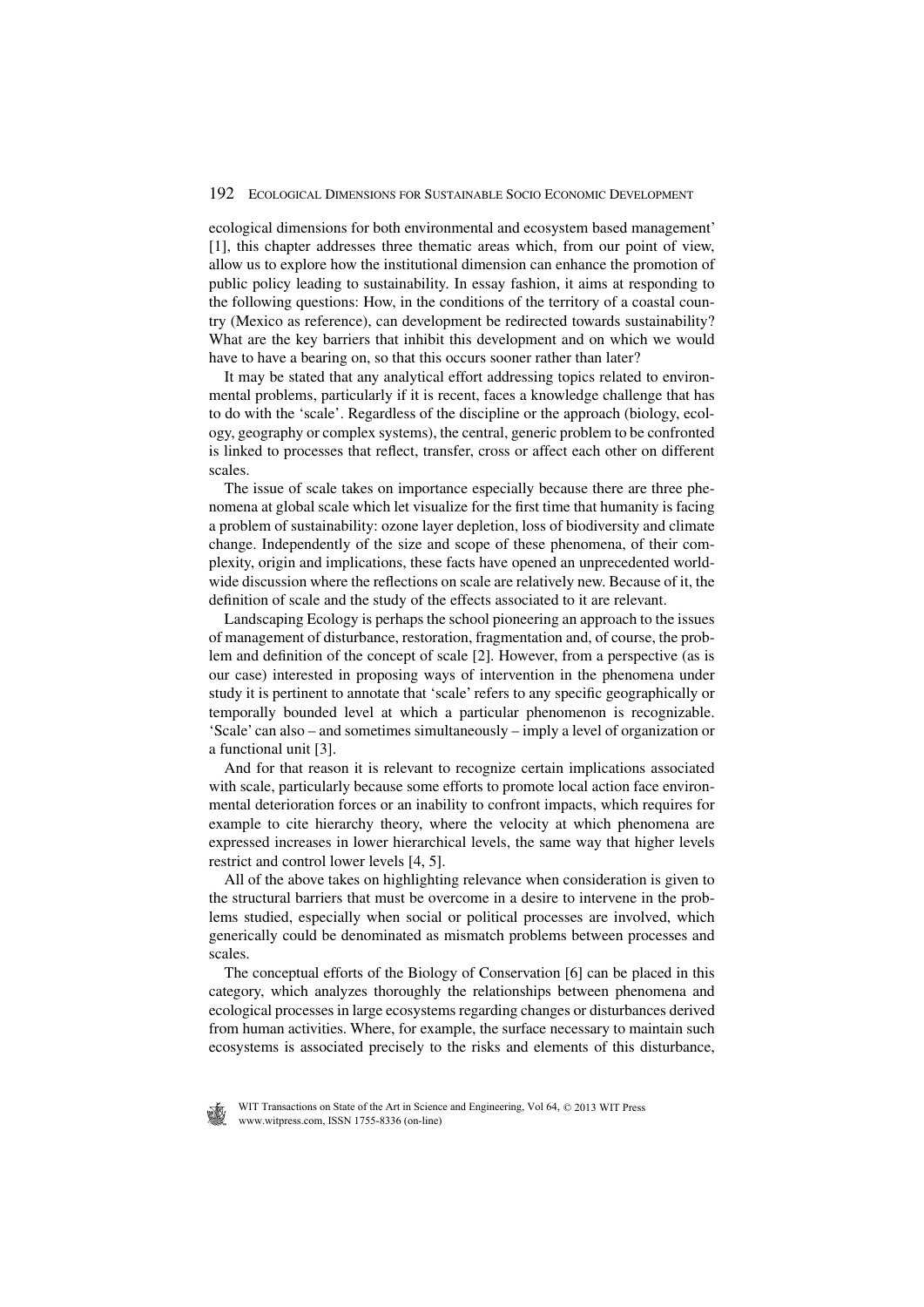small protected areas are not enough to guarantee the functioning or conservation of the system. The most evident example of this is the surface required by large mammals or top predators. This circumstance has also influenced the type of institutional action required; organizations such as World Wildlife Foundation (WWF) have developed their own strategies and programs for the conservation of large ecosystems or biological corridors [6, 7].

In spite of the fact that the existence of connectivity of processes associated to environmental problems within and across different scales is known, generally, studies or public policy deal with only one problem and at only one scale. There exists enormous difficulty to link distinct levels or hierarchies, particularly in phenomena running across them, and where, to explain connectivity, methodological aspects and information requirements derived from changes in scale are ignored or oversimplified. For instance, the conservation of certain species or ecosystems requires the careful handling of the scales. It is the case of migratory birds or large mammals, for which a protected area policy that does not take into consideration the reproduction processes (nesting or feeding) and their respective territorial extensions, would lead good intentions to failure [6]. The same occurs with social phenomena, for instance migration from rural areas to urban areas, where public policy must consider large territories, which will surely imply several municipalities or even states. The specific challenge is how to integrate the generation of scientific knowledge with the generation of policy at the different scales.

Taken as a governmental program [8] or community program, coastal zone management necessarily goes through the discussion of governance [9]. As far as the environment is concerned, it requires a revision of methodological aspects unsolved such as scale problems associated to environmental solutions and institutional processes [3]. In both cases, environmental policy instruments encounter challenges.

In the near future, we will have to invest more time and learn from the public policy and particularly from public administration scholars. Nowadays there are, however, recent studies that analyze the successes and failures of institutional arrangements for natural resources management, seeing to *the commons* perspective (according to Elinor Ostrom's work), yet overcoming or pointing out the implications in particular cases [10, 11]. Recent efforts illustrate this necessity: 'Collaborative public management is a concept that describes the process of facilitating and operating in multi-organizational arrangements in order to remedy problems that cannot be solved – or solved easily – by single organizations. Government is responsible of policy making and of its execution, and thus it is the entity through which collaborative public management occurs and management activity is channeled' [12]. Another example from the new school of public administration refers to de-mystification of participation and proposes, as of now, a transition from the 'old governance' to the 'new governance' linked to a transition from hierarchical to heterarchical participation [13]. All this in turn shows how fast these concepts are evolving and the need to converge with these ideas.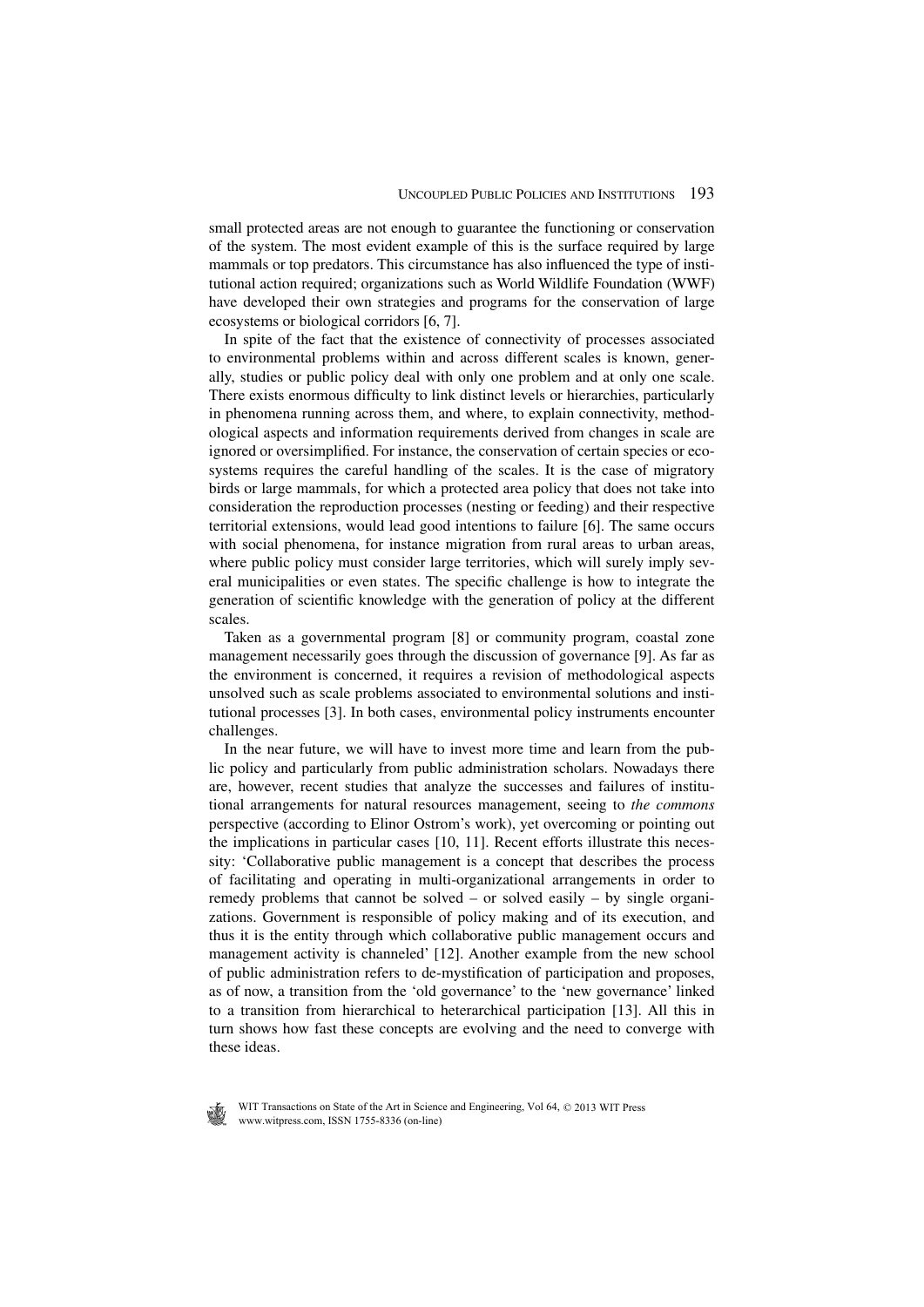This chapter addresses, in an essay manner, three great dimensions that we consider exemplify well this type of methodological challenges, primarily associated with mismatch (therefore to scale) and particularly to the institutional implications derived from it.

In the first part, we address the apparent and imperfect dialogue that exists between knowledge and policy makers, paying attention to the idea that there is an explicit acknowledgement that it should be guaranteed, improved or even created [14] in order to achieve for society a better transition towards sustainability.

In the second part, we explore another apparent divorce, conceptual and disciplinary (certainly instrumental, insofar as the tools for policy) associated to land use planning, where urban and rural domains seem to be two different countries in terms of their management.

And finally, the emerging issues associated to the restoration of ecosystems and their functions and the other side of the coin, the need for academics to recognize and propose, without further delay, the thresholds of resilience, both for populations and for ecosystems.

#### **2 Integrated coastal zone management: an illustration of unsolved institutional design and the need for the dialogue academia-policy makers**

The distinct proposals that have conformed the general model of Integrated Coastal Zone Management (ICZM) coincide in that it should be seen as a process where there are distinct cyclic phases or stages, whose main elements are the coordination and integration as much vertical as horizontal, majorly feasible: (a) through the regional management of economical sectors (fishery, agriculture); (b) among distinct agencies responsible for coastal management; (c) among authorities and institutions federal, state, regional and local; (d) within the management parties themselves; and (e) among management disciplines, including science, engineering, economics and law [15].

There is an explicit agreement [8] that ICZM includes: (1) it is a dynamic process continuous throughout time; (2) there is a governance arrangement for the setting of policy and implementing decision for distribution or allocation (we consider this to be a key factor rarely mentioned and thus, underestimated: any policy or governmental program that does not imply distribution or allocation of financial resources does not make sense); (3) it utilizes one or more management strategies to rationalize allocation decisions; (4) management strategies consider relationships between systems, and have a geographical boundary/frontier with limits to the sea and inland. Certainly in Mexico, where there is no legal border defining the coast, it can be said that it is a legally inexistent space, and therefore, absent from a planning effort [16].

In general, proposed for the ICZM, there is a series of principles that should guide the development of governmental programs. In all the different efforts by international institutions, the principles derived from Agenda 21 are followed; in

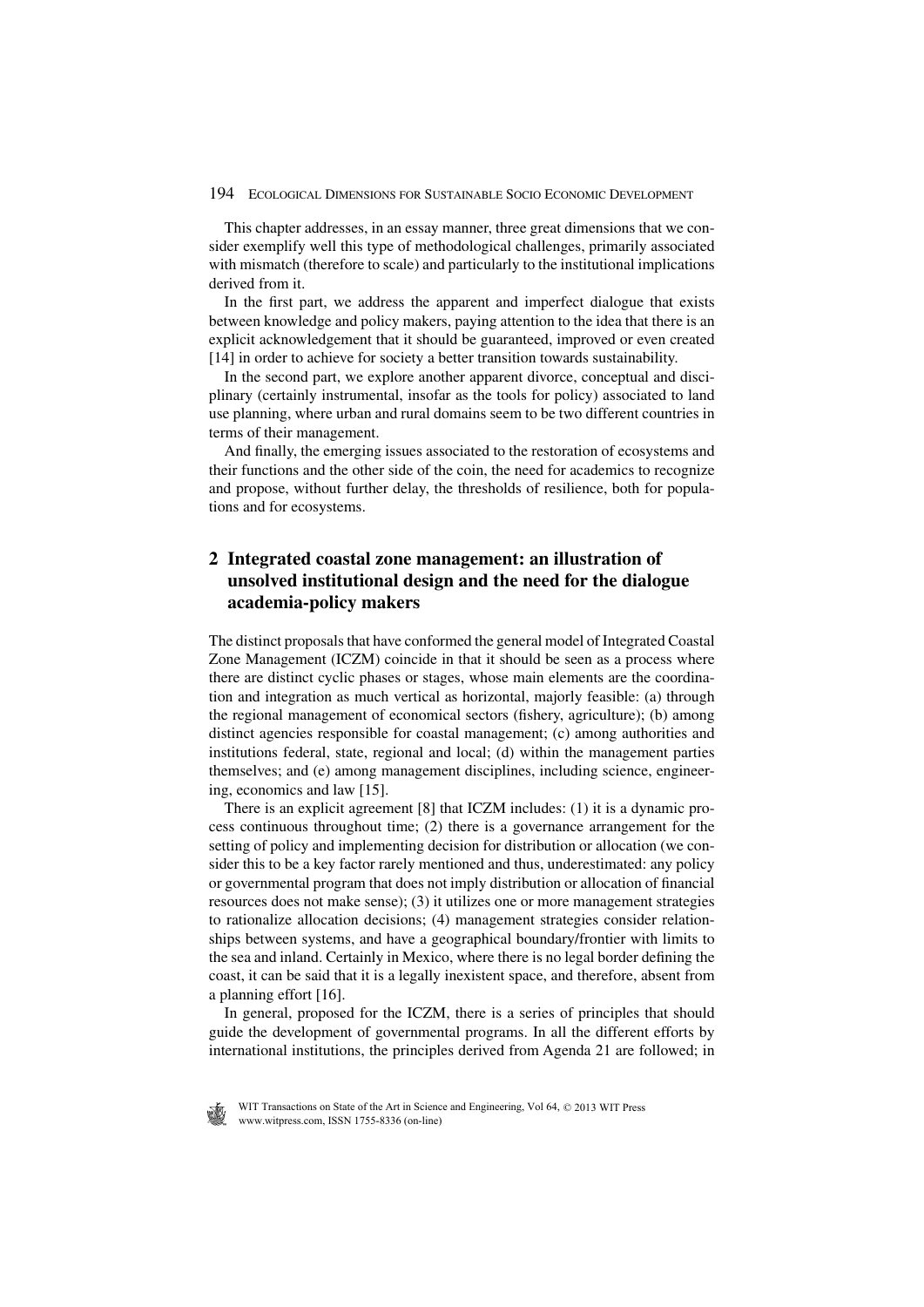the case of the World Bank [17], the precautionary principle, the polluter pays accountability and transparency, cross-border responsibility and inter-generational equity.

The postulates and principles, the recommendations of sectorial integration, bottom up/top down approaches, are no more than normative proposals, a 'should be' that supposedly resolves what society experiences or leads to environmental deterioration. With distinct variations and emphasis on the components of the stages, the ICZM is generally visualized as a continuous process, where the program is developed and perfected cyclically which has also been denominated adaptive management [18]. However, the core of the problem remains, as Juda [18] points out, given that little progress has been achieved in the institutional design that resolves integration and cross-sectorial relations.

At the same time that a multilevel approach is proposed (from global to local) for coordinated action across sectors, Fig. 1, what is not quite accounted for, is the 'how to' or from which institutional design it should or could be done, which creates the impression that public management is still a 'mystery'. This may be interpreted as if the analysts have failed, and as if academic literature has failed not having approached institutional design as the means to solve the proposals for the ICZM.

Bottom line, in addition to the issue on how to approach the institutional design, there is a necessity we cannot continue to put off: the dialogue between those who produce or create knowledge and decision makers, a process which would allow using what is known in order to execute better the creation of public policy that leads society towards sustainable development models (in plural).



Examples of sectors operating at the coast - horizontal integration.

Figure 1: Multi-level program (from global to local) of coordinated and crosssectorial actions taken from Juda [21]. 'Vertical integration' (across levels) and 'horizontal integration' (across sectors) are commonly used to describe two primary types of integration perceived as important for effective ICZM.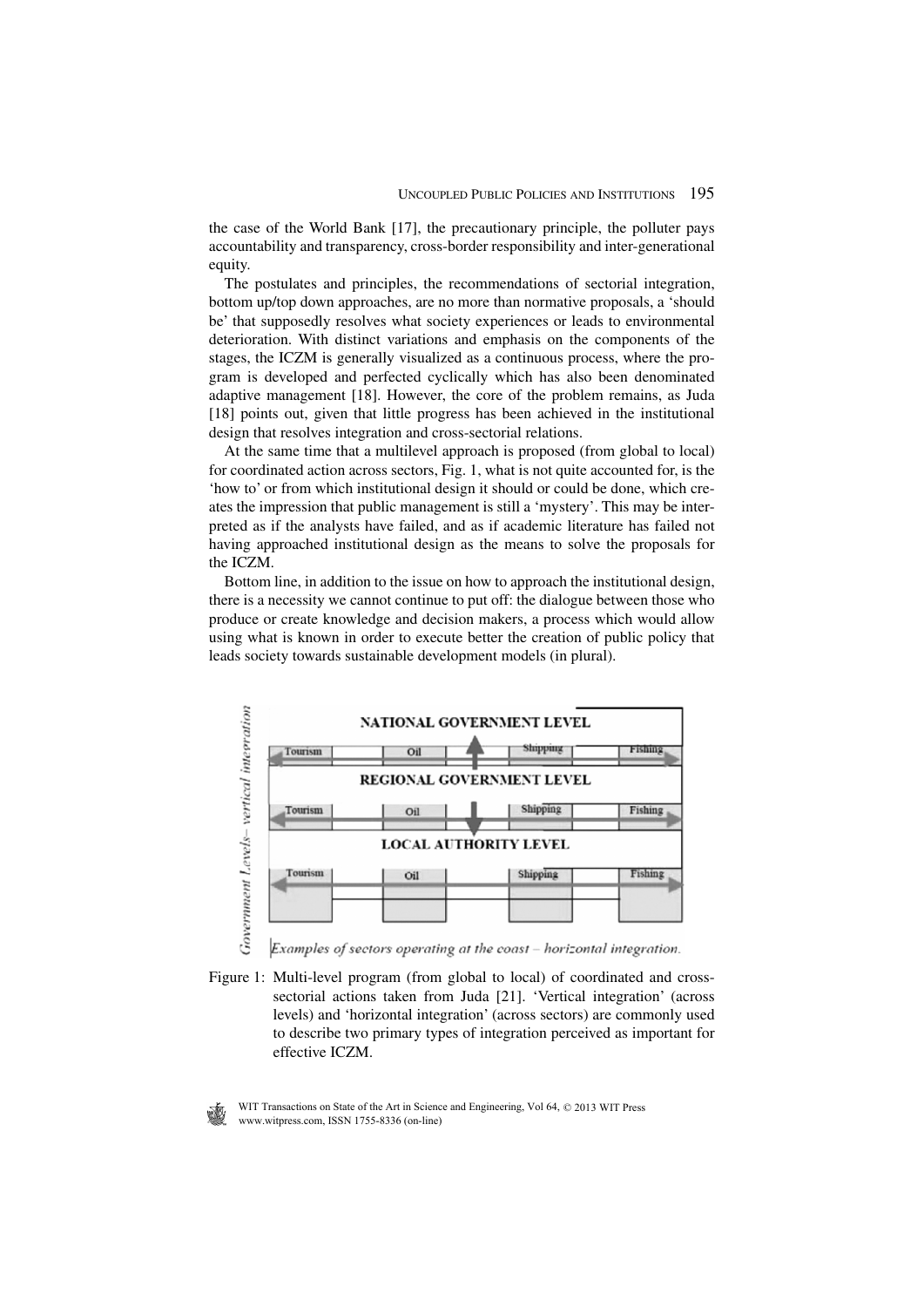It could be said without risking too much that, considering what we know, it is apparently enough to regulate and to create better policy instruments, but there are barriers – institutional, logical or of socio-political dynamics that inhibit or stop this dialogue between scientific knowledge and policy. Without a doubt in this sense we will face a knowledge assimilation challenge (perhaps synthesis), its transformation, and availability for the decision makers.

This has been recognized previously: 'Science belongs at the heart of good government, but too often it is relegated to the political sidelines. The problem comes from both sides: scientists who do not know how to convey their expertise to a wider world and politicians who are not convinced that it is worth their while to listen' [19].

In the literature for health sciences the topic has been approached as *knowledge translation* (KT): 'the underutilization of evidence-based research in systems of care... often described as a gap between 'what is known' and 'what is currently done' in practice settings' [20]. There is a lot to be learned from these works. Some authors suggest a specific stage of knowledge synthesis as part of their models. They establish elements perfectly applicable to ecosystems management, among other reasons because they admit and identify institutional platforms associated to practice or to the application of knowledge: 'KT is a relatively new term that is increasing in importance and use. KT involves more than distribution of practical scientific information and reliance on academic publication as a primary mechanism for disseminating results' [20].

Ambassador Ong Keng [22] masterfully dissects this problem 'The connection between academic knowledge and policy work has often been equated as the relation between academics and civil servants. Academics are primarily interested in scholarly knowledge, while civil servants are tasked with the role of policy making. This same author highlights that the 'policy maker complain that academics are interested in general knowledge and wisdom, while practitioners are interested in specific instances in which what they do will change things'.

It is evident that not only interests and language operate to keep the distance and strengthen the gap between both universes, it is also the institutional context and certainly both parties' culture: 'academics thus not understand how policy is actually made. They over intellectualize or exaggerate the importance of analytic rationality as criterion for making policies. They think of policy making as a science, not an art, and underplay the role of judgment' [22]. Resolving this, goes through making differences explicit, there will no way for accumulated knowledge, more or less available, be utilized the process of decision making or better yet, converted into public policy, if we do not distinguish and explore this divorce. But once the differences have been established, what alternatives would we have?

Ong Keng himself dissects and attempts to respond this question, and he reaches institutionalize-able solutions, explicitly he concludes that much more than a personal or group effort is required. The core of the reflection points to the essential: 'Scholars need to know the kind of knowledge that policy makers need. They also need to know how to repurpose their research so that policy makers can see the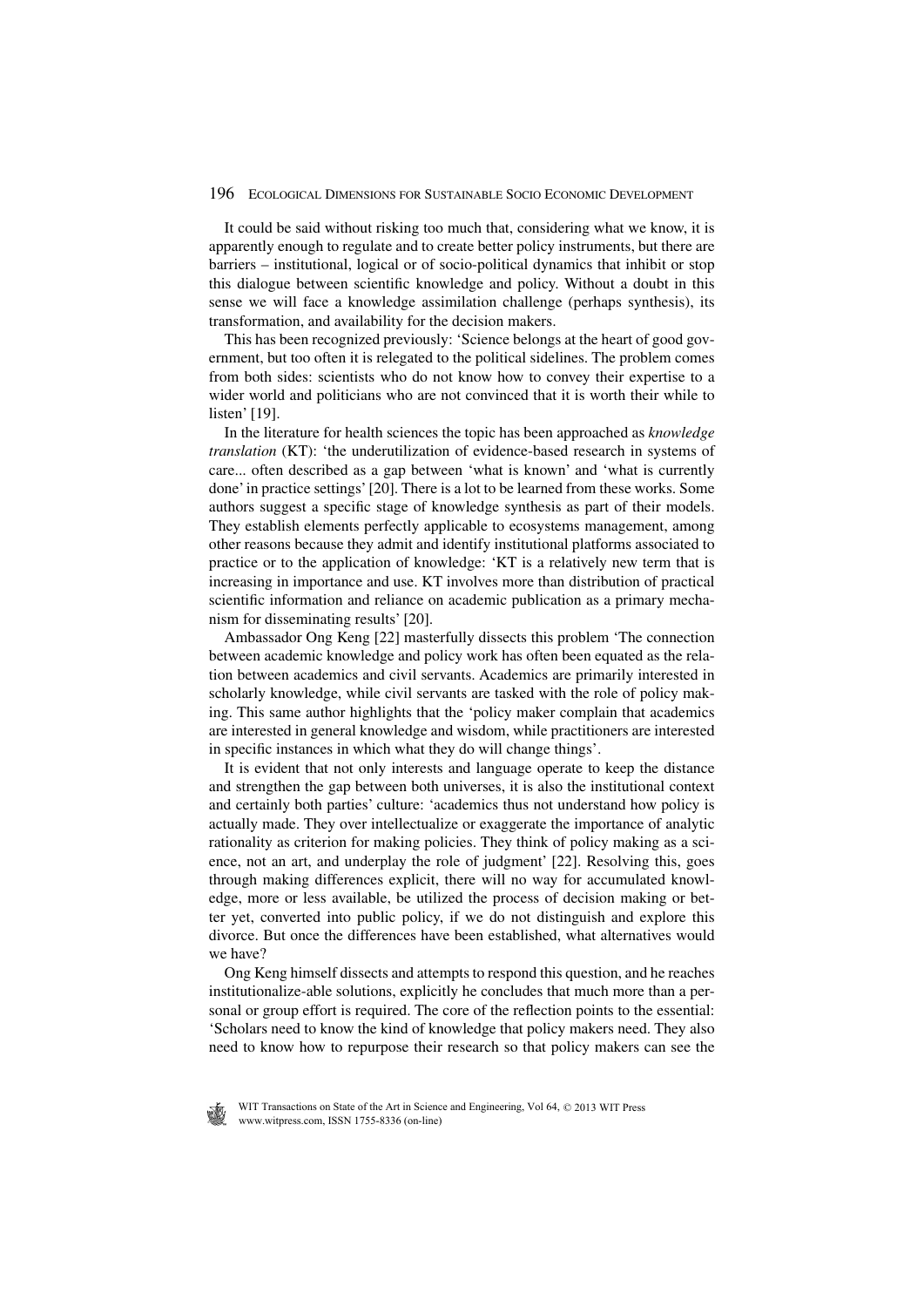relevance to their work'. Concisely, he explains some alternatives that give way to his conclusion; needed are institutions that cover the function of translation, synthesis and creation of the dialogue between these two cultures [23]: '…there is a need to focus on the relationship between knowledge and action. Scholars need to know the kind of knowledge that policy makers need… there is some use in having people move between the two worlds, who go from academia to the civil service and vice-versa, or to increase linkages between the two worlds by having people fulfill two roles, for example, having scholars serve on government committees. The formation of think tanks, bodies explicitly created to bridge the gap between knowledge and policy is a third way'.

In developed countries, it is recognized that it is through think tanks that complex problems can be dealt with and also that this dialogue can be promoted, dialogue which, while imperfect, or slow, exemplary samples have happened: Landry *et al*. [24]. for Canada; CST [25] for Europe, or the UK Foresight program [19] (perhaps as a more relevant model to follow given its coastal implications). As far as we know, no institution related to research of the environment and in particular of the coasts can be denominated as such in Mexico.

Paradoxically, if in European countries there is an acknowledgement of the urgency to face the gap between knowledge and policy [26], in developing countries there is a double urgency. On the one hand to immediately and without delay begin strategies and actions to develop this type of institutions, considering that by the time there is a dialogue between academia and policy makers, at the rhythm of resources deterioration, the ecosystems will have such a deterioration, that investment and the need for new strategies will have a brand new and even more dramatic phase lag.

In reviewing the evolution of institutional development and coastal management policy in Canada, the United States and Australia, Juda [21] concludes that in all there exists a desire 'to develop approaches to the coastal and ocean environment that are 'systems' rather than particular use-based and proactive rather than post hoc and reactive in nature'. This author reviews legal and institutional strategies, that can turn out to be rather illustrational for legal development in the case of Mexico, and he points out: 'This is not to say that progress is not being made toward the development of a more integrated ocean and coastal policy, but it does seem apparent that despite growing awareness of the systemic nature of the ocean and coastal environment, efforts to move forward are meeting significant obstacles conceptually, institutionally, and politically' – in synthesis it can be said that even in the countries that take the vanguard position in the matter of coastal policy, the institutional modifications to implement the integration have not been successful. The inertia of sectorial treatment and its institutional counterpart requires profound changes.

Upon reviewing these processes and opinions it can be said that in the case of Mexico initiatives have been enlisted as primitive, timid and incomplete, among other reasons because they have not managed to get out of the environmental sector (the ministry of environment and academia itself), nor transcend executive branch (legislative and judicial powers have not been included), neither do they manage to include other orders of government (states and municipalities).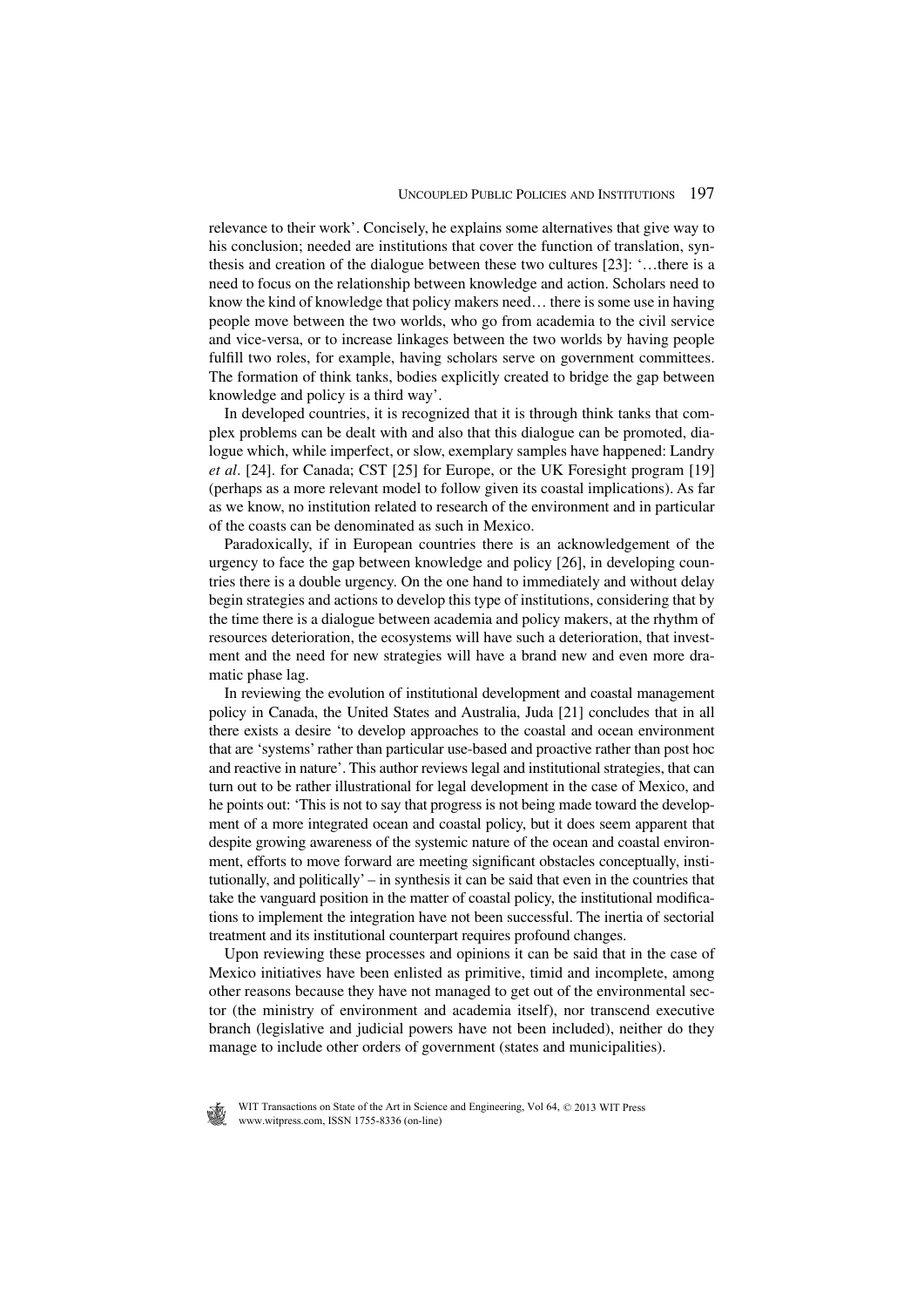#### **3 Planning in urban and rural domains: also a failure of dialogues and policy tools**

Coastal management can be seen and evaluated from a border perspective. Coastal issues can be seen and modeled as a border. Border effects in the coast are obvious with respect to international disputes, but this is not clear within each country. We here consider border studies (and concepts) to explore solutions for ICZM.

Fawcett (1918) cited by Prescott [27] draws a clear distinction between their zonal characteristics and the linear nature of boundaries: Frontiers are distinct regions of transition; it is only when the transitional nature is the dominant characteristics that the region is a true frontier. He distinguished between frontiers of separation and frontiers of contact, and he considered that generally 'natural barrier frontiers' developed within frontiers of separation while artificial boundaries developed in frontiers of contact.

Can coastal zone policies be considered also as a reflection of the state sovereignty? Boundaries and frontiers are elements of the landscape which mark either the legal or actual limits of the state's political sovereignty. The position and character of any boundary of frontier are the result of interaction of many factors. Once any frontier or boundary is established, it is capable of influencing the landscape of which it is a part and the developments, regulations and policies of the separated states (hypothesis to be tested in the coast?). *Boundary* refers to a line, while *frontier* refers to a zone [27].

Allocation refers to the initial political division of territory between two states. Delimitation means the selection of a boundary site and its definition. Demarcation refers to the construction of the boundary in the landscape. Borderland refers to the transition zone within which the boundary lies. Political geographers use the term 'frontier' in two senses; it can either refer to the political division between two countries or the division between the settled and uninhabited parts of one country. In either sense the frontier is considered to be a zone [27].

The concept of frontier can help us to visualize that the coastal zone can have (or suffer) the overlapping of processes associated to its governance and definition. On one hand, when considered as a frontier, a zone, its legal un-definition, the inexistence of defined institutional structures, leaves it in a 'wild west' state, without government. A 'no-man's land', insofar as surveillance and definition, and a 'no-man's-land' insofar as the specialties or academic disciplines [28] that correspond and add themselves to the fragmented and non-complementary presence of government agencies.

Let us take a look at the case of urban space as a counterpart for rural space. Human settlements on the coasts, as well as inland, behave a nodes that are linked by communication means, terrestrial (highways and railways) or maritime. In geographical representations, the coasts are shown as a dividing line between sea and land, and the cities as dots or nodes along the coastline. The nodes on the coastline appear as in any borderline, along the line, and can represent the zones of economical or physical influence (fishing, contamination, commercial trade, water or food supply, employment, commuters, as tributary areas): cities/nodes and their tributary areas Fig. 2.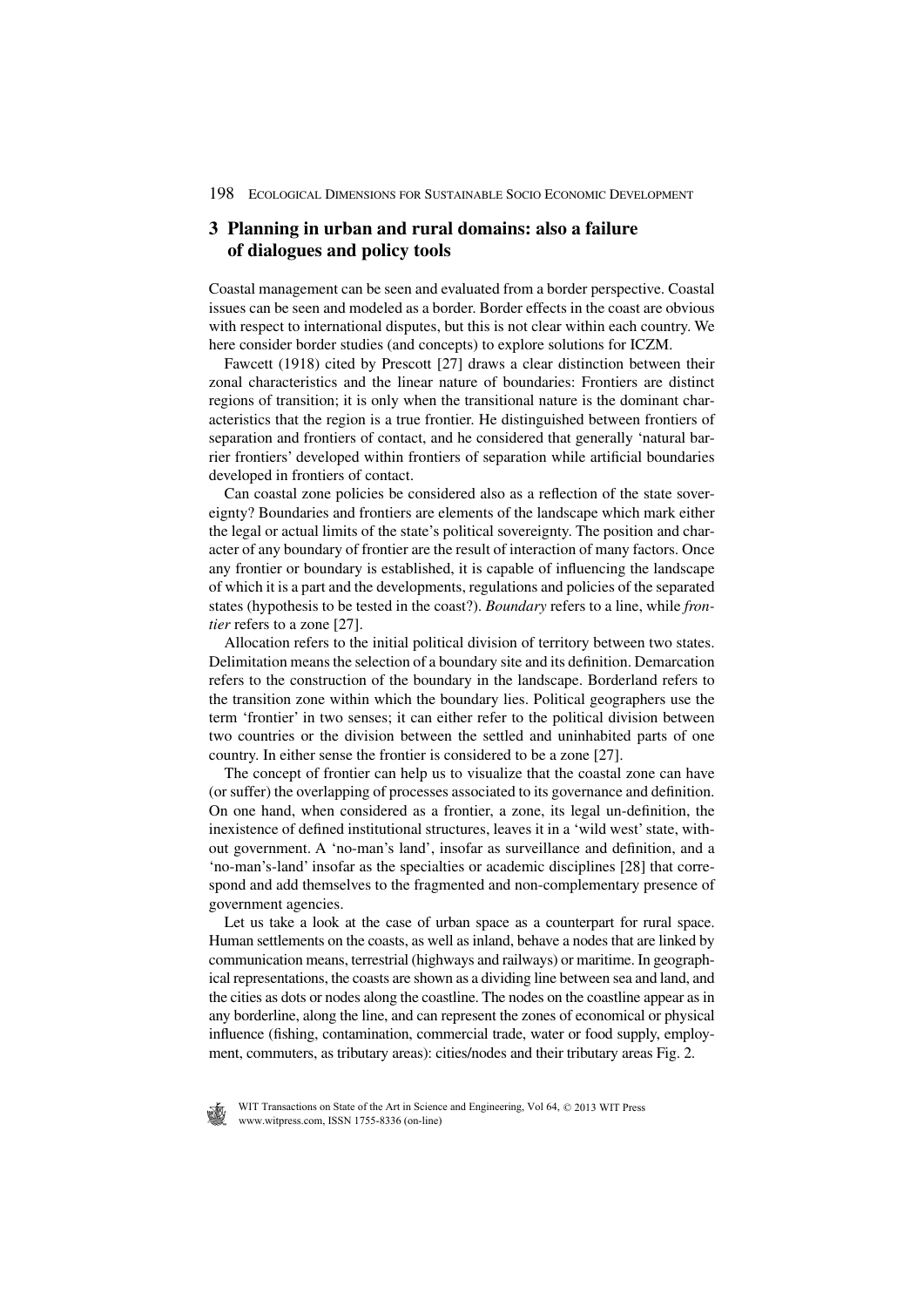

Figure 2: Conceptual sketch of the coastal zone in terms of lines and nodes.

Tributary areas from the socio-economical perspective have not been formally defined as zones, which require explicit policies; it is so then that considering coastal zone management more like urban management and areas of influence can give us an economic perspective and a new frontier/border analytical tool. The latter being important for at least two reasons:  $(1)$  because the influence of the citiesnodes is much greater than their geographical representation ('dots in a map') and (2) because, just as with any other borders, countries will have to create special programs and governmental institutions, as is the case of the terrestrial border México–USA.

Coastal cities, and the coasts themselves, can be seen as yet another border/ frontier of the country, which also justifies special regional programs such as 'Frontera Norte' [29]. Classical planning instruments are not quite capable of reaching this distinction (land use planning, Environmental impact assessment, urban planning or watershed management).

Between them (nodes or cities), lie under populated spaces; rural areas, which is particularly true for Mexican coasts [30]. In the Mexican coasts and especially in those of the Gulf of Mexico, there is an increasing polarization between urban areas (ports, capital cities and cities) and rural areas. There are some regions poorer than others, the South Pacific is poorer in general than the North Pacific [31] but in all, without exception, it is possible to see a series nodes or dots on the maps (the cities) that are interconnected, either along or perpendicular to the coast, inland, highlighting their true economical or subsidiary nature. The nodes of the coasts and those inland, appear on a map linked in at least two ways: connected by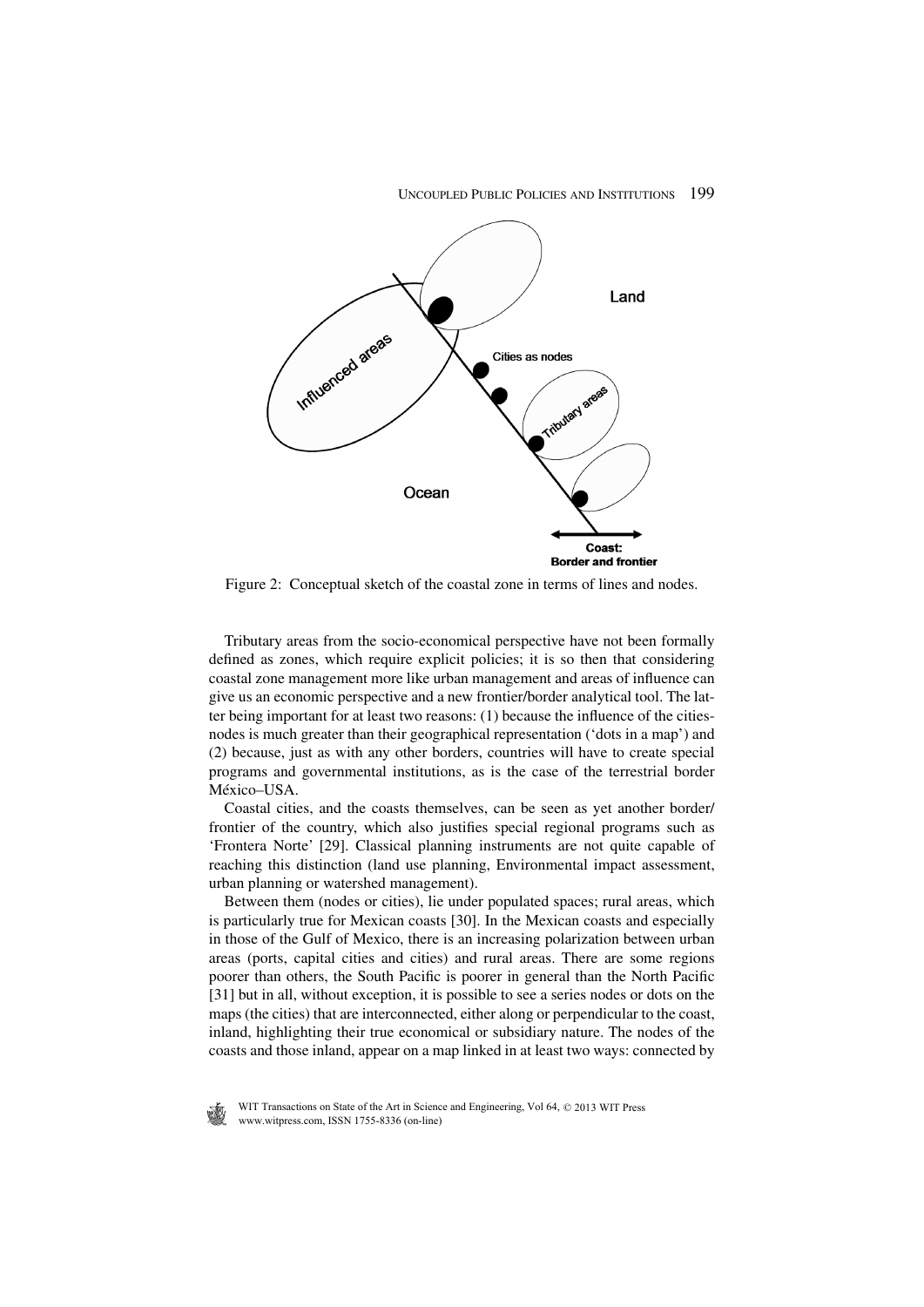highways or railways (anthropic) or through a watershed with its rivers system or marine currents (natural).

Urban studies show that in this case the nodes (richer than surroundings) present a challenge: for urban municipalities (the cities) to distinguish themselves as local government and open a dialogue with the federation [32]. While the inter-nodal spaces are constituted mainly by rural areas (poorer), which in higher or lower degree are tributary as they provide natural resources (energy, water, food supply) and economical resources to the cities.

Management goes through making this distinction in the relationship and establishing the linking bonds or policies to moderate urban growth, supply or migration. In synthesis, asymmetry in public services or well being between what is rural and what is urban.

Tributary areas, generally rural, perform primary productive activities (agriculture, mining, agronomy or forestall exploitation activities). This is why the majority of the research related to coastal zones account for deforestation, change of land use, agrochemical contamination or mining products [33, 34]. Urban–rural links, deemed subtle or strong, as far as we know, have not been documented or contended with by public policies, as is the case of tourism and fishery, or regional supply to tourist cities.

In general the coasts of Mexico are not as poor as they seem, being slightly above the national media. However, coastal cities concentrate transformation activities and services. Regardless of their proximity to the coast, any river running by one of the coastal cities, and reaching the ocean, carries with it a high diversity and a large amount of contaminants to begin with. Coastal urban discharges, with very few exceptions, are not fully treated, and even when they are, have high levels of organic and inorganic compounds [35, 36].

All this contamination, be it classified as non-point source (e.g. agriculture) or point (the cities) is affecting and altering the marine-coastal conditions and processes, in most cases with immediate affectation in local economics and in the health of its inhabitants (as is the case of the contamination in beaches by coliform bacteria).

In any event, this differentiation between nodes and inter-nodal spaces, their connectivity and relationship, is also influenced by border dynamics pertaining to the coast, given that the effects or causes of deterioration are at the same time a differentiated responsibility of distinct government hierarchies that concur at the beach, be that in the federal port zone, river mouths, or the ocean itself [37, 38]. The beach is sort of a condensation of attributions and overlapped institutional frontiers, and as in any other frontier, like in a border municipality, states and countries come together with their amalgamation of institutions (state and federal).

The recent proposal 'National environmental Policy for the Sustainable Development of Oceans and Coasts of Mexico' [39] acknowledges cites and the existence of distinct coastal regions, but it does not propose a differentiation in policy for each region, as was suggested by Yáñez-Arancibia [34, 36]. Policies, be sectorial or tran-sectorial, need to be differentiated territorially, regionalized and even specialized for cities and for rural areas and hierarchically within themselves (group of states, watersheds, municipalities or seas).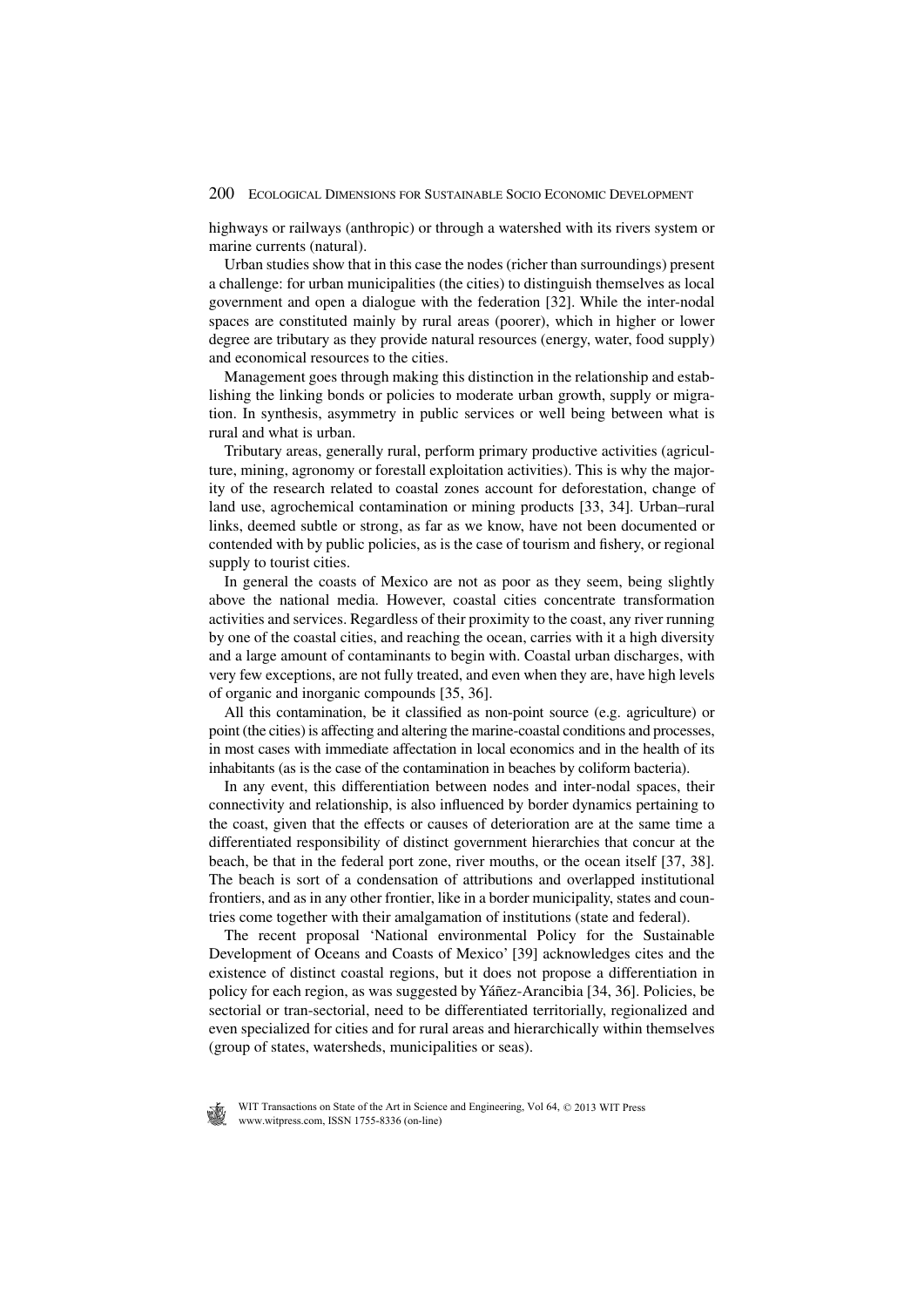#### **4 From management to restoring: the need of establishing critical thresholds**

In the context of adaptive strategies to climate change [40] or adaptive management [34, 41, 42], institutional changes that allow coupling the decision-making scheme with the generation of knowledge within a modeling and monitoring system are of great relevance. In the face of the serious deterioration of ecosystems that is putting at risk their resilience capacities, the restoration-thresholds couple is particularly important.

We would like to risk making a statement that is not necessarily true for all developed countries, but we do consider it true for most developing countries. It can be said that we have migrated from a concept where the environment is healthy, with stable ecosystems, and where integral or sustainable management is possible, towards an environment that has been gradually altered and where the ecosystems and landscapes are very fragmented. This is why an intervention is necessary in order to restore functions [43], recover productivity and rebuild the landscape. Paired with the fading idea of sustainable or integral 'management' of natural resources, the idea of ecosystems restoration has been consolidating. A slow but forceful transition has been taking place, characterized by the acknowledgement of the impossibility to talk about wholesome or healthy systems.

Parallel to this, another similar and correlated change is taking place. The environment has become a civil defense issue (in the sense of preventing and protecting against natural or man-made disasters) [44, 45], where the restoration of ecosystems makes sense mainly by focusing on maintaining the guarantees of the population insofar as their economical activities and their location, as derived from Day *et al.* [46]. and Gunderson [47].

In the same fashion, there begins to be an exploration of restoration markets and the conception of explicit policies to face the aging of the infrastructure in the United States, which allow for the intervention in systems and landscapes to be restored [48]. It is not only the difficulty for the restoration of environmental services and functions that is acknowledged but also *de facto* the issue of profound deterioration and alterations of the ecosystems [41].

This leads to a certain pessimism, yet at the same time, to the necessity for the instrumentation of bolder measures, which permit the recovery of functions, species, habitats, and the consequential recovery of economical attributions upon which ample sectors of society are dependent (as is the case of fisheries). There is strong acknowledgement of the need to identify and make explicit the rhythms of deterioration as well as the drivers [49], in an effort that undoubtedly speaks of a conceptual convergence to identify thresholds and new ways to communicate and to find solutions in public actions.

We need to establish thresholds that prevent us from altering ecosystems beyond their resilience capabilities. This is a new challenge for scholars working on ecosystems and our use of them. Only a few have foreseen the need for these thresholds and for their incorporation to public policy. An example is that of Mee [50], who proposed the concept of 'critical eutrophication' as the condition where the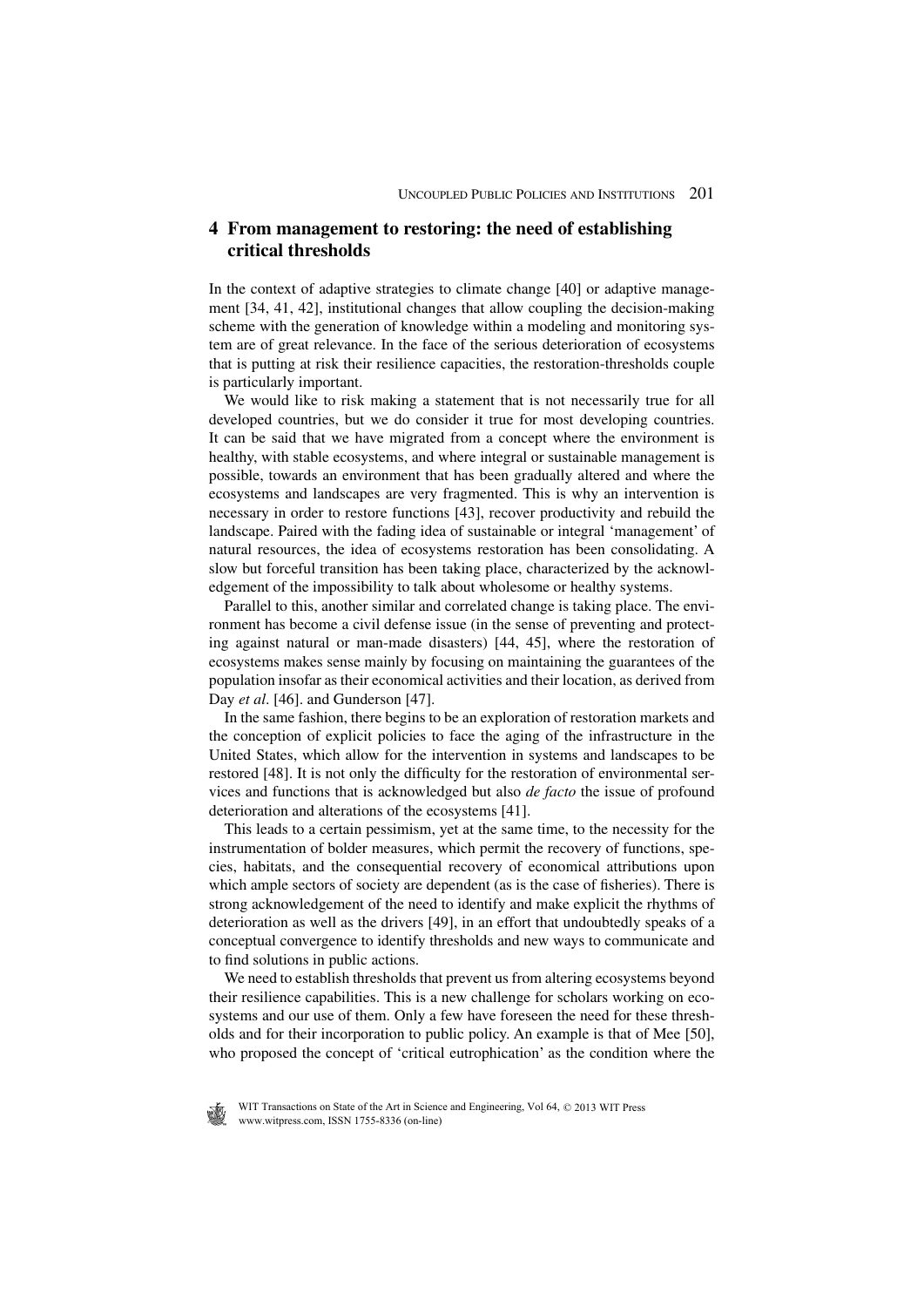combined action of both biological and physical processes cannot replenish the oxygen consumed within an aquatic system. Unfortunately, his early warning of a critical threshold was not widely assimilated into public policy and management plans, and as a result of eutrophication there are numerous aquatic ecosystems that nowadays need restoration throughout the world.

There is a kind of resistance to openly declare that we have gone beyond the thresholds of the ecosystems, of the species or populations, and that today there are new arrangements, imbalances and altered states in those landscapes. Caution from ecologists and managers, of those who study populations under exploitation, particularly fishery and forests, is worrisome. Only a few risk declaring that the recovery limit has been exceeded and that the threshold has been crossed. In this line of thought, Swartz *et al*. [51]. are at the avant-garde position.

In the face of the evidence of deterioration tendencies, whose synergies are dramatic, due to their complexity and the sum of their negative effects [52], and in light of climatic variability, it is imperative to speak of thresholds, of limits, of the necessity to not postpone strategic action to allow for the full recovery of the ecosystems and of some of their populations, whether or not they have evident economical value. Our capacity to revert the tendencies, even with explicit societal agreement, is at risk [53].

Worm *et al*. [54]. state 'Human-dominated marine ecosystems are experiencing accelerating loss of populations and species, with largely unknown consequences… Overall, rates of resource collapse increased and recovery potential, stability, and water quality decreased exponentially with declining diversity… We conclude that marine biodiversity loss is increasingly impairing the ocean's capacity to provide food, maintain water quality, and recover from perturbations'. However, in something that would seem a display of optimism and caution, the same author's state, 'Yet available data suggest that at this point, these trends are still reversible'.

Also, the analysis of tendencies cannot be deferred. It is perhaps what will allow the setting of these limits with greater certainty, Kahle [55] points out 'The Ocean is emptying… We have observed record-setting harvests over the last few years, and yet chronic hunger persists and has recently been increasing; the planet is experiencing the 6th great extinction; all of these are the result of human activity. This evidence illustrates that we have not responsibly managed, neither through governance nor technology, our environmental resources. In the absence of finding a sustainable relationship with our ecosystem, we might conclude that we have reached Earth's carrying capacity'.

#### **5 Conclusions**

From the mismatch phenomena listed here, we can visualize, particularly in developing countries, an agenda of challenges to be addressed in the way to sustainable development.

The apparent and imperfect (to say the least) dialogue that exists between knowledge/scholars and policy makers forces us to look for new institutional structures or associations that fill this functional gap; the development of think tanks or creative paths is urgent.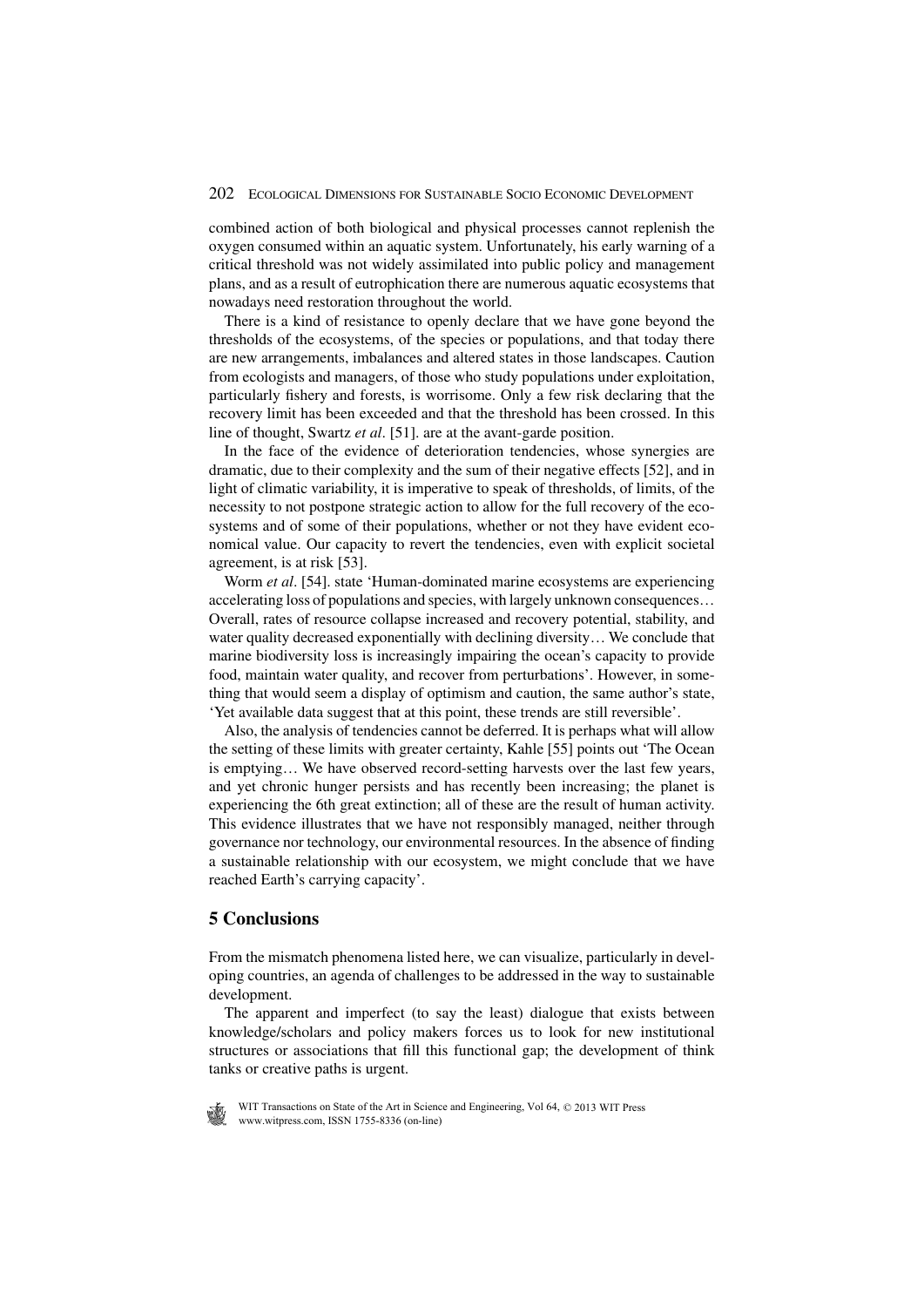The apparent disciplinary divorce associated to land-use planning, where urban and rural domains seem to be two different countries in terms of their management should lead us to review and include the urban planning and regional economic knowledge as our assets. The asymmetric relationship between rural and urban areas, so much underestimated in coastal analyses, is restricting our scope of finding alternative policies and instrumental tools.

The fact of not having academic proposals, which set forth limits, thresholds for resilience, for recovery, for the restoration of biogeochemical cycles, for the recuperation of populations and for the reduction of negative synergies, places us at a crossroad to knock-down the barriers for dialogue between scholars and policy makers, practitioners and society as a whole.

The proposal of resilience thresholds and the improvement of dialogue can lead us to agreements similar to those of the IPCC regarding global change. Reaching agreements with the needed information will lead to agreements which, in turn, will allow for the mobilization of political forces which, upon understanding the implications, will be more receptive and can develop accountability before society. The delayed availability of well sustained thresholds and of effective dialogue holds us back; they make us vulnerable and inhibit the effective protection and sustainable use of our ecosystems.

#### **References**

- [1] Yáñez-Arancibia, A., Day, J.W., Hall, C.A.S. & Sánchez-Gil, P., Ecoeconomy and biophysical economic current concepts: towards sustainability of the coastal zone. *Ecological Dimensions for Sustainable Socio Economic Development*, eds. A. Yáñez-Arancibia, R. Dávalos Sotelo, J.W. Day, E. Reyes, WIT Press: Southampton UK, this Volume, 2012.
- [2] Turner, M.G, Gardner, R.H. & O'Neill, R.V., The critical concept of scale landscape (Chapter 2). *Ecology in Theory and Practice*, Springer-Verlag: New York, 2001.
- [3] Cash, D.W. & Moser, S.C., Linking global and local scales: designing dynamic assessment and management processes. *Global Environmental Change*, **10(2)**, pp. 109–120, 2000.
- [4] García, R., Conceptos Básicos para el Estudio de Sistemas Complejos. *Los Problemas del Conocimiento y la Perspectiva Ambiental del Desarrollo*, ed. E. Leff, Siglo XXI: México, 1986.
- [5] Wu, J., Hierarchy and scaling: extrapolating information along a scaling ladder. *Canadian Journal of Remote Sensing*, **25**, pp. 367–380, 1999.
- [6] Soulé, M.E. & Terborgh, J. (eds.), *Continental Conservation*: *Scientific Foundations of Regional Reserve Networks*, The Wildlands Project. Island Press: Washington, 1999.
- [7] Morgan, L., Maxwell, S., Tsao, F. & Wilkinson, T.A.C., Etnoyer, P., *Marine Priority Conservation Areas. Baja California to the Bering Sea*, CCA-MCBI: Montreal, p. 123, 2005.
- [8] Sorensen, J., The international proliferation of integrated coastal zone management efforts. *Ocean and Coastal Management*, **21(1)**, pp. 45–81, 1993.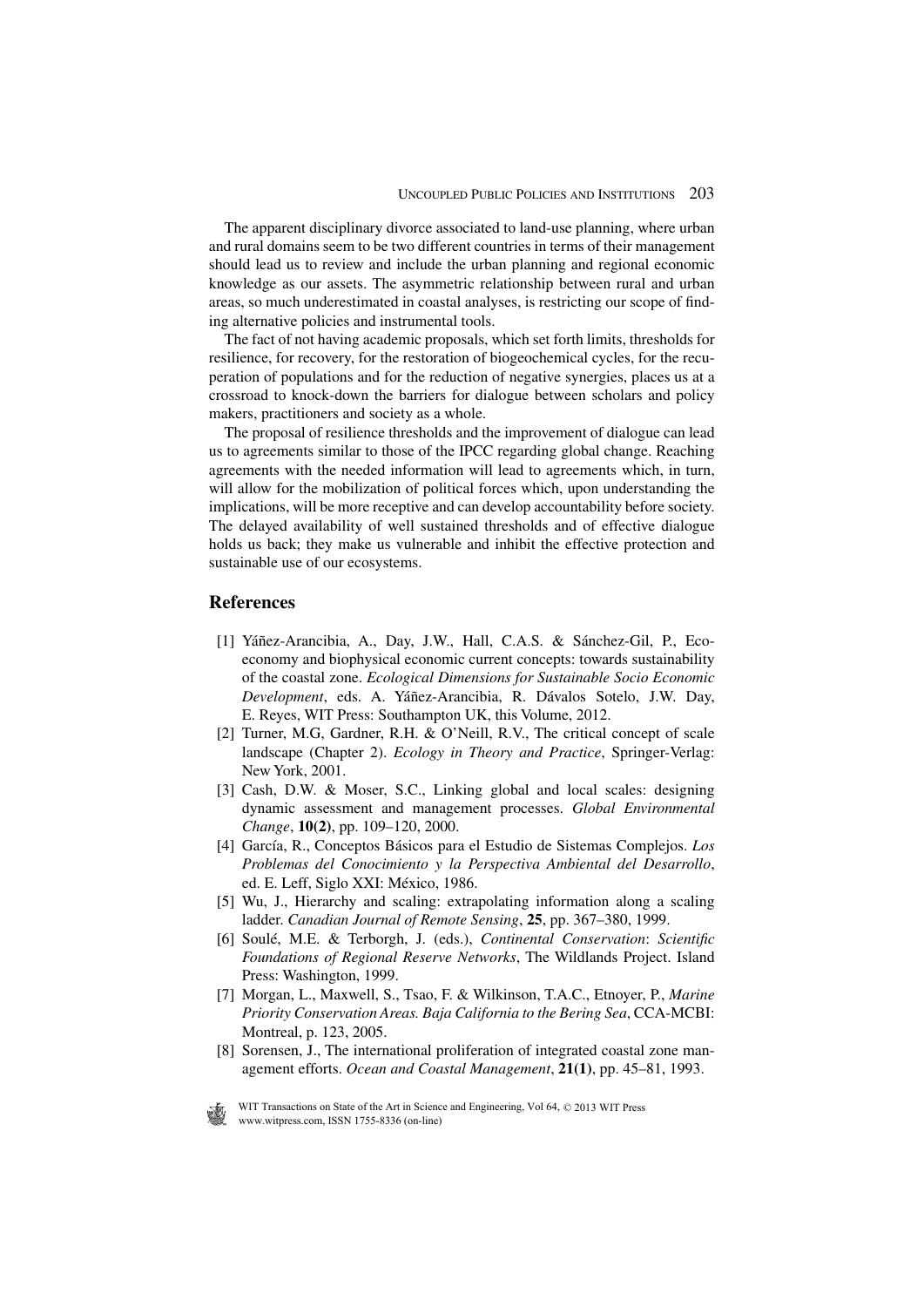- [9] Cicin-Sain, B., An overview of policy issues and options for improved regional ocean governance. *Proc. of the Workshop Improving Regional Ocean Governance in the U.S*, eds. C. Cicin-Sain & C. Ehler, Washington, pp. 1–22, 2002. www.ocean.udel.edu/cmp/pdf/RegionalProceedings.pdf
- [10] Hilborn, R., Orensanz, J.M. (Lobo) & Parma, A.M., Institutions, incentives and the future of fisheries. *Philosophical Transactions of the Royal Society B*, **360**, pp. 47–57, 2005.
- [11] Parma, A.M., Hilborn, R. & Orensanz J.M. (Lobo), The good, the bad, and the ugly: learning from experience to achieve sustainable fisheries. *Bulletin of Marine Science*, **78(3)**, 411–428, 2006.
- [12] McGuire, M., Collaborative public management: assessing what we know and how we know it. *Public Administration Review*, **66**, ABI/INFORM Global, p. 33, 2006.
- [13] Smismans, S., *New Modes of Governance and the Participatory Myth*, European Governance papers (EUROGOV) No. N-06-01, 2006. http://www. connex-network.org/eurogov/pdf/egp-newgov-N-06-01.pdf
- [14] National Research Council, *Science, Policy and the Coast: Improving Decisionmaking*, National Academy Press: Washington, D.C, 1995.
- [15] Meltzer, E. (ed.), *International Review of Integrated Coastal Zone Management: Potential Application to the East and West Coasts of Canada*, Oceans Conservation Report Series. Can. Tech. Rep. Fish. Aquat Sci. 2209. Ottawa, Ontario, Department of Fisheries and Oceans, 1998.
- [16] Merino, M., The coastal zone of México. *Coastal Management*, **15**, pp. 27–42, 1987.
- [17] Post, J.C. & Lundin, C.G., Guidelines for integrated coastal zone management, environmentally. *Sustainable Development Studies and Monographs Serie*s *No. 9*, The World Bank: Washington, D.C, 1996.
- [18] Cummins, V.O., Mahony, C. & Connolly, N., *Review of Integrated Coastal Zone Management & Principals of Best Practice*. Prepared for the Heritage Council by the Coastal and Marine Resources Centre. Environmental Research Institute University College Cork Ireland, 2004. www.heritagecouncil.ie/ publications/coastal\_zone/coastal\_zone\_review.pdf#search=%22review%20 of%20integrated%20coastal%20zone%22
- [19] King, D. & Thomas, S. M., Taking science out of the box-foresight recast. *Science*, **316(22)**, pp. 1701–1702, 2007
- [20] NCDDR. 2010. *What is Knowledge Translation?* Technical Brief Number 10. National Center for Dissemination of Disability Research www.ncddr. org/kt/products/focus/focus10/
- [21] Juda, L., Obstacles to Ecosystem-Based Management, *Proc. of Preconference Intergovernmental Oceanographic Commission*, Volume, Global Conference on Oceans, Coasts, and Islands, Paris: UNESCO, November 12–14, pp. 67–72, 2003.
- [22] Yong, O.K., *Bridging Policy and Knowledge*, Director, Institute of Policy Studies, Lee Kuan Yew School of Public Policy, National University of Singapore. MacArthur Asia Security Initiative, Speech May 29, 2009.

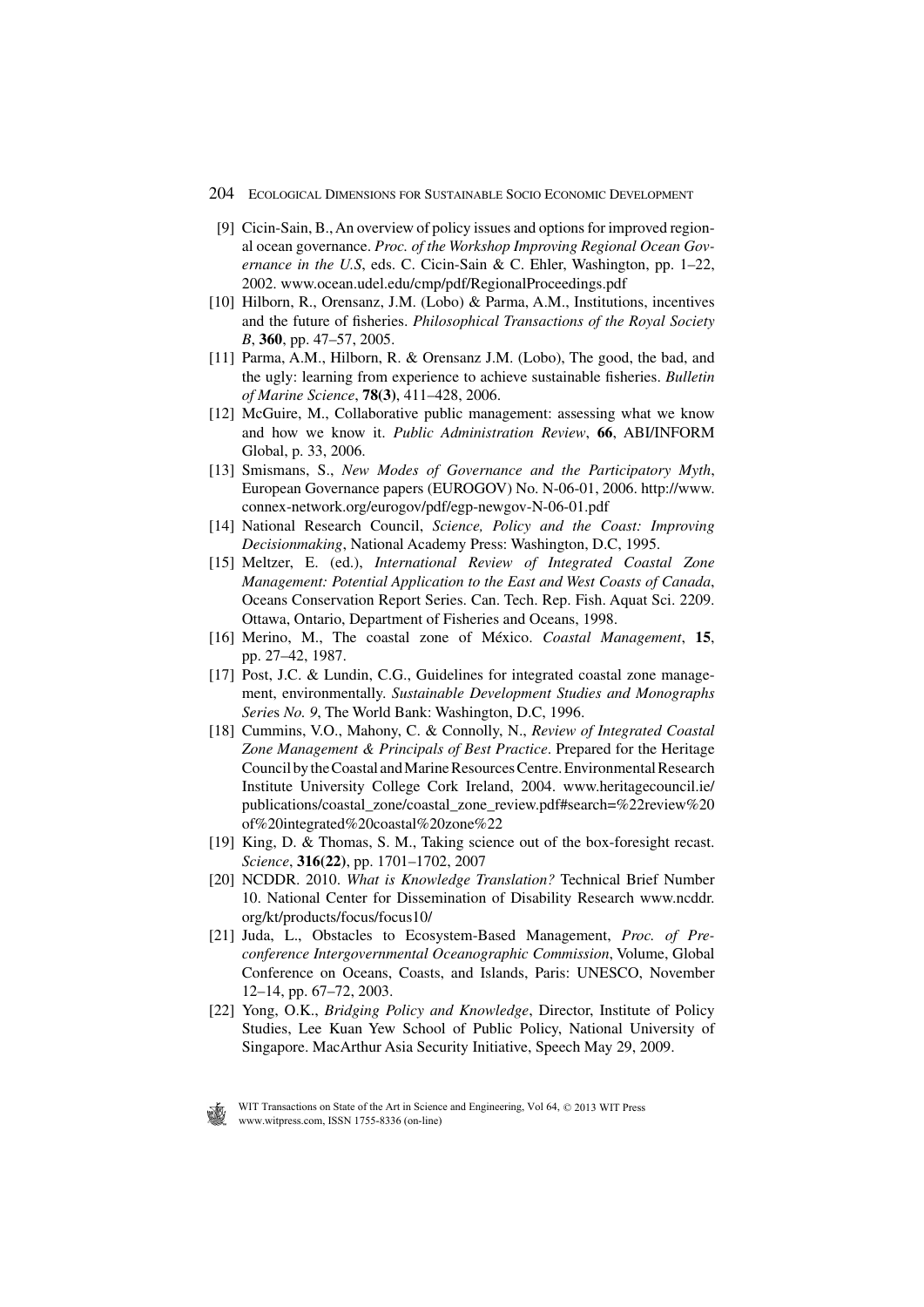- [23] George, A.L., The two cultures of academia and policy-making: bridging the gap. *Political Psychology*, **15(1)**, Special Issue: Political Psychology and the Work of Alexander L. George, 1994.
- [24] Landry, R., Lamari, M. & Amara, N., The extent and determinants of the utilization of university research in government agencies. *Public Administration Review*, **63(2)**, pp. 192–205, 2003.
- [25] Council for Science and Technology (CST), *How academia and government can work together*, 2008. www.bis.gov.uk/assets/bispartners/cst/docs/files/ whats-new/08-1556-academia-government.
- [26] Higgins, J., Using science to make the best policies in Europe. *Colloque Science et conscience européennes*, Colloque au Collège de France: Paris, 2004.
- [27] Prescott, J.R.V., *Boundaries and Frontiers*, Croom Helm: London, 1978.
- [28] León, C. & Robles, M., Developing a cadre of professionals with a global environmental perspective. *Ocean & Coastal Management*, **45**, pp. 633–648, 2002.
- [29] SEMARNAT, www.semarnat.gob.mx/educacionambiental/programas/Pages/ programa \_fronteranorte.aspx
- [30] León, C. & Rodriguez, H., Ambivalences and asymmetries in the urbanization process in the Gulf of Mexico: environmental pressures and population concentration. *Environmental analysis of the Gulf of Mexico*, 2004. www. harteresearchinstitute.org/ebook/ch37-urbanization-process.pdf
- [31] León, C., Piezas de un rompecabezas: dimensión socioeconómica de las costas de México. *El Manejo Costero en México*, eds. E. Rivera, G. Villalobos, I. Azuz, F. Rosado, EPOMEX-SEMARNAT-CETYS-UQROO, pp. 5–26, 2004.
- [32] Graizbord, B., Mexico: local government in federal systems. *Unity in Diversity Learning from Each Other*, Vol. 4, eds. J. Kincaid & R. Chattopadhyay, Forum of Federations New Delhi, Viva Books: New Delhi, pp.71–92, 2008.
- [33] Boesch, D.F., Burreson, E., Dennison, W., Houde, E., Kemp, M., Kennedy, V., Newell, R., Paynter, K., Orth, R., & Ulanowicz, W., Factors in the decline of coastal ecosystems. *Science*, **293**, pp. 1589–1590, 2001. www.umces.edu/ sites/default/files/pdfs/db\_Factors.pdf
- [34] Yáñez-Arancibia, A. & Day, J.W., Environmental sub-regions in the Gulf of Mexico coastal zone: the ecosystem approach as an integrated management tool. *Ocean & Coastal Management*, **47(11**–**12)**, pp. 727–757, 2004.
- [35] Ortiz-Lozano, L.A., Granados-Barba, A., Solis-Weiss, V. & Garcia-Salgado, M.A., Environmental evaluation and development problems of the Mexican. *Coastal Zone Ocean & Coastal Management*, **48**, pp. 161–176, 2005.
- [36] Yáñez-Arancibia, A. & Lara-Domínguez, A.L. (eds.), *Mangroves Ecosystems in Tropical America*, INECOL Mexico, UICN/ORMS Costa Rica, Silver Spring MS: NOAA/NMFS, 1999.
- [37] Ortiz-Lozano, L.A., *Análisis crítico de las zonas de regulación y planeación en el parque nacional sistema arrecifal veracruzano*, PhD Thesis, Facultad de Ciencias Marina-IIO. Universidad Autónoma de Baja California: Mexico, 2006.

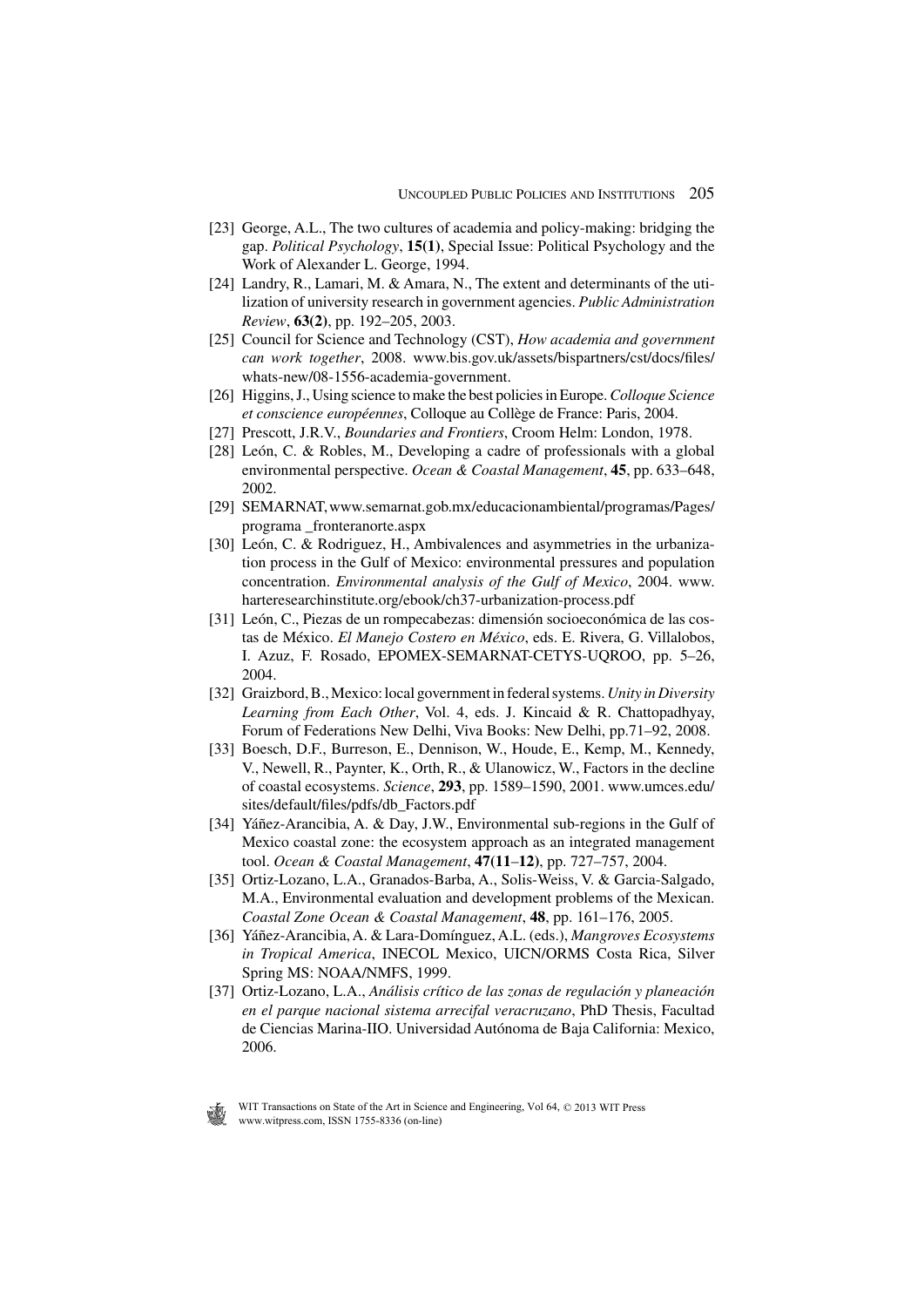- [38] Ortiz-Lozano, L.A., Espejel, I., Granados-Barba, A. & Arceo, P., A functional and integrated approach of methods for the management of protected marine areas in the Mexican coastal zone. *Ocean and Coastal Management*, **50**, pp. 379–391, 2007.
- [39] SEMARNAT http://www.semarnat.gob.mx/temas/ordenamientoecologico/ Documents/documentos%20ordenamiento/estrategia\_nacional\_oe\_mares\_ costas.pdf
- [40] Adgera, W.N., Arnella, N.W., Emma, L., Successful adaptation to climate change across scales. *Global Environmental Change*, **15**, pp. 77–86, 2005.
- [41] Boesch, D.F., Scientific requirements for ecosystem-based management in the restoration of Chesapeake Bay and Coastal Louisiana. *Ecological Engineering*, **26(1)**, pp. 6–26, 2006. www.nmfs.noaa.gov/pr/sars/improvement/pdfs/eam\_chesapeake.pdf
- [42] Yáñez-Arancibia, A., Dávalos Sotelo, R., Day, J.W. & Reyes E., Introduction to ecological dimensions for sustainable socio economic development. *Ecological Dimensions for Sustainable Socio Economic Development*, eds. A. Yáñez-Arancibia, R. Dávalos-Sotelo, J.W. Day, E. Reyes, WIT Press: Southampton, this Volume, 2012.
- [43] Sweeney, S., Different means, shared ends: environmental restoration and restoration ecology. *Acta Universitatis Palackianae Olomucensis*, Facultas Rerum Naturalium biologica, **38**, pp. 129–139, 2000. http://publib.upol. cz/~obd/fulltext/Biologica38/Biologica38\_9.pdf
- [44] http://ec.europa.eu/echo/civil\_protection/civil/index.htm
- [45] Oli, B.M. & David, J., *From Conflict to Peacebuilding: The role of natural resources and the environment*, UNEP, 2009. www.iisd.org/pdf/2009/conflict\_peacebuilding.pdf
- [46] Day, J.W., Boesch, D.F., Clairain, E., Kemp, G.P., Laska, S.B., Mitsch, W.J., Orth, K., Mashriqui, H., Read, D.J., Shabman, L., Simenstad, C.A., Streever, B.J., Twilley, R.R., Watson, C.C., Wells, J.T. & Whigham, D.F., Restoration of the Mississippi delta: lessons from Hurricanes Katrina and Rita. *Science*, **315**, pp. 1679–1684, 2007.
- [47] Gunderson, L., Ecological and human community resilience in response to natural disasters. *Ecology and Society*, **15(2)**, p. 18, 2010. www.ecologyandsociety.org/vol15/iss2/art18/
- [48] Doyle, M.W., Stanley, E.H., Havlick, D.G., Kaiser, M.J., Steinbach, G., Graf, W.L., Galloway, G.E. & Riggsbee, J.A., Aging infrastructure and ecosystem restoration. *Science*, **319(18)**, pp. 286–287, 2008.
- [49] WRI, http://earthtrends.wri.org/
- [50] Mee, L.D., A definition of "critical eutrophication" in the marine environment. *Revista de Biologia Tropical* **36(1)**, pp. 159–161, 1988.
- [51] Swartz, W., Sala, E., Tracey, S., Watson, R., & Pauly, D., The spatial expansion and ecological footprint of fisheries (1950 to Present). *PLoS One*, **5(12)**, p. e15143, 2010. www.seaaroundus.org/researcher/dpauly/PDF/2010/JournalArticles/ SpatialExpansionAndEcologicalFootprintOfFisheries1950ToPresent.pdf.